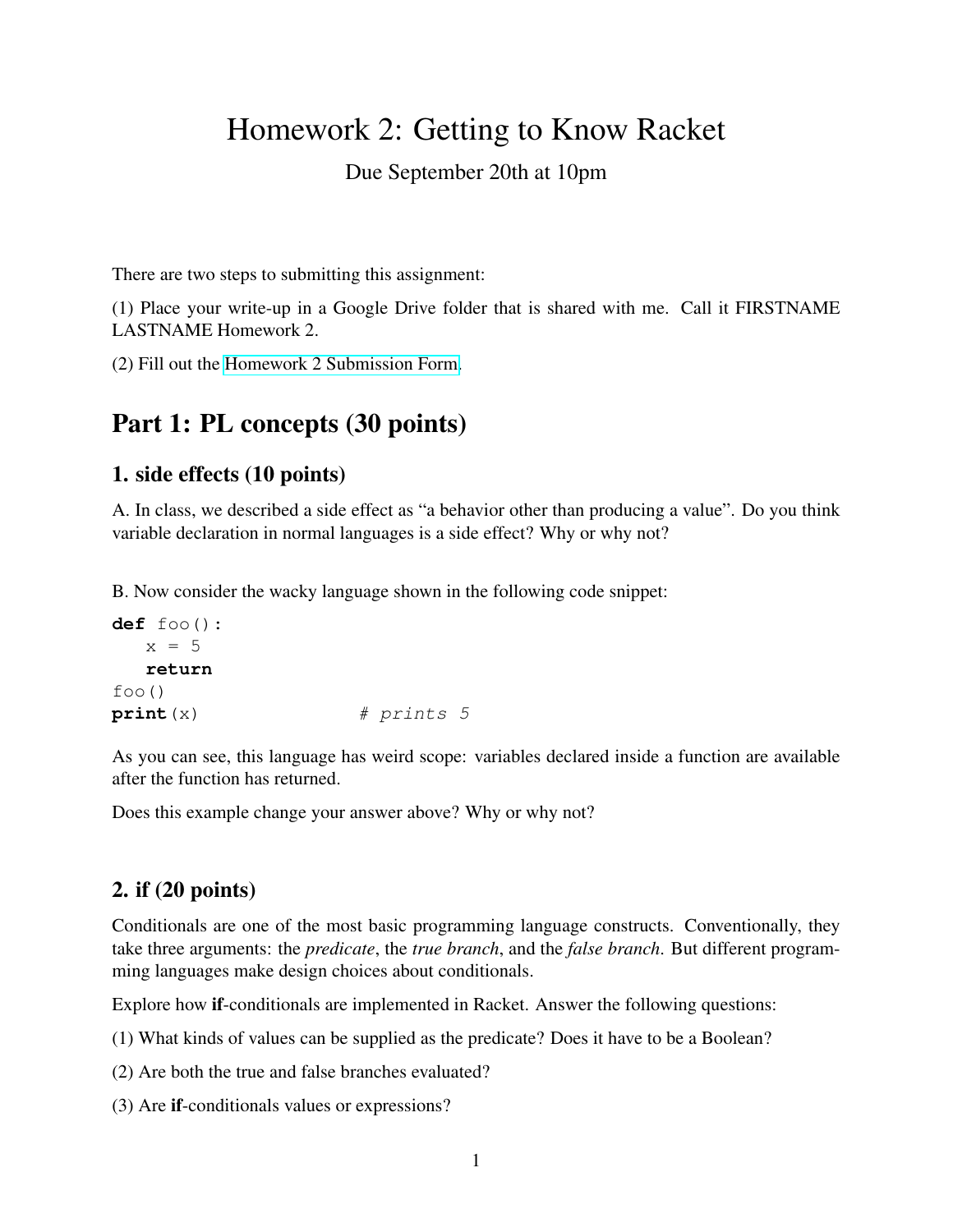(4) Where can if occur? (hint: revisit Lecture 3's first-class function definition for some contexts to explore)

Provide a table of observations that you have made about the behavior of if in different program contexts, as well as answers to the questions above.

## Part 2: Practicing Racket (70 points)

#### 1. string-multiply (10 points)

Write a function that, given a string s and a number n, returns a string consisting of s repeated n times. Call this string-multiply.

For example:

```
> (string-multiply "cat" 5)
```
catcatcatcatcat

#### 2. string-alphabetized? (10 points)

Write a function that checks whether the characters in a string are in alphabetical order. If so, return true; if not return false. Call it **string-alphabetized**?.

For example:

```
> (string-alphabetized? "act")
 #t
> (string-alphabetized? "cat")
```
#f

#### 3. string-join (10 points)

Write a function that, when given a list of strings and a string s, returns a string consisting of all of the strings in the list, in order, separated by s. Call this string-join.

For example:

```
> (string-join (list "hello" "world") " ")
```
"hello world"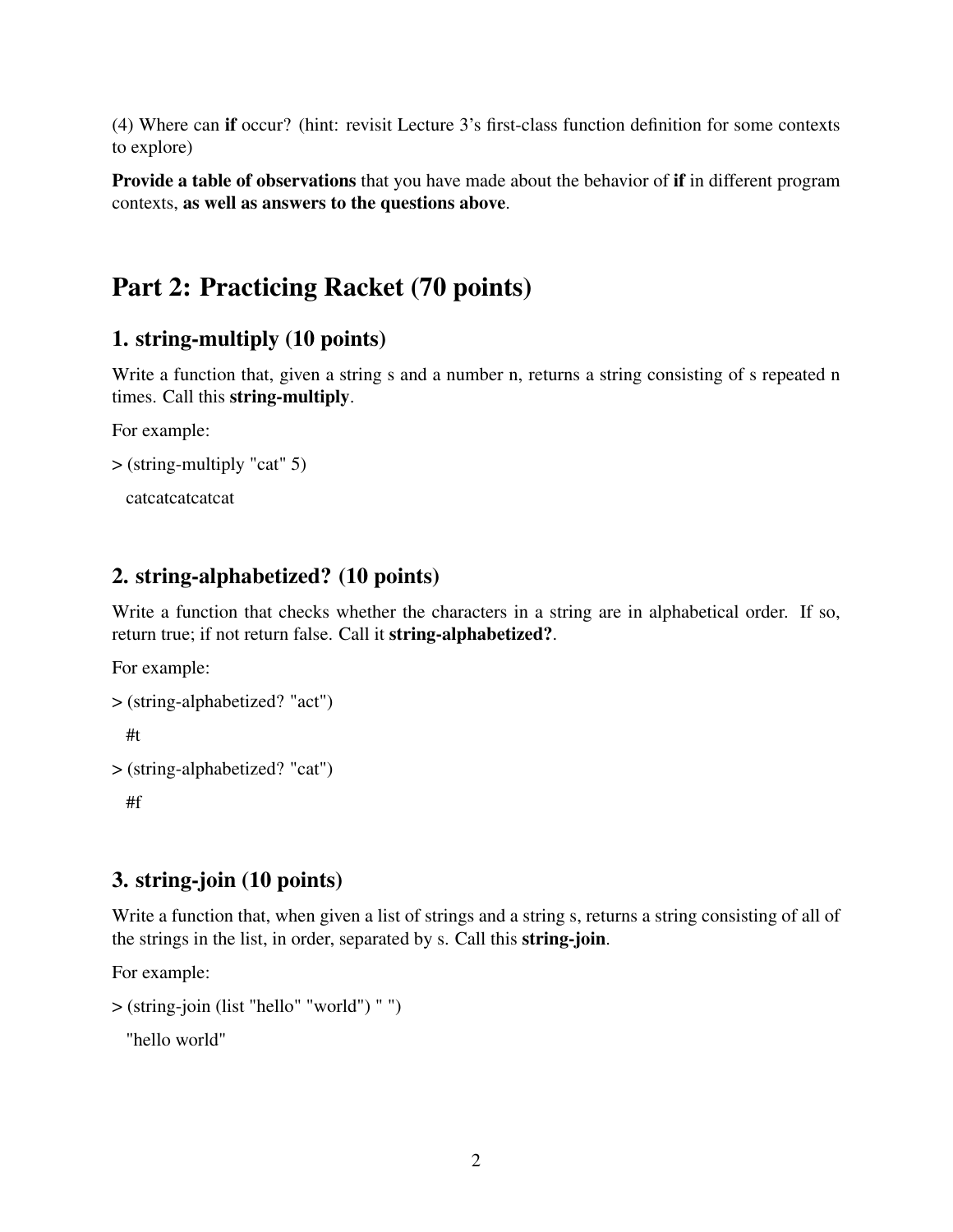#### 4. lst-alphabetized? (10 points)

Write a function that checks whether the strings in a list are in alphabetical order. If so, return true; if not return false. Call this lst-alphabetized?.

For example:

```
> (lst-alphabetized? (list "apple" "banana" "carrot"))
```
#t

### 5. pyramid-print (15 points)

A. Write a function that takes a string s and a number n as arguments and returns a string that, when printed, displays an ascii art pyramid with height n, where each row contains two more instances of the character s than the previous. Call this function pyramid-print.

For instance, for input char  $= x$  and  $n = 4$ , the returned string prints as:

x xxx xxxxx xxxxxxx

B. Make a new version of your pyramid-print function that prints a centered pyramid. Call this centered-pyramid-print.

#### 6. sort-students (15 points)

Write a function that when given a list of student-year pairs, sorts them by class year. Because we have not learned any data structures other than lists, you should return a list containing 4 lists (1) for each class year).

For instance, given the list ((Clara 2021) (Indranie 2023) (Ida 2023)), your program should return:

```
> (sort-students (Clara 2021) (Indranie 2023) (Ida 2023)))
```

```
'((Clara) () (Indranie Ida) ()).
```
(It's easier for your program to always return 4 lists, so return an empty list when there are no students from a particular year.)

#### Hint: you may want to define some helper functions to make this easier!